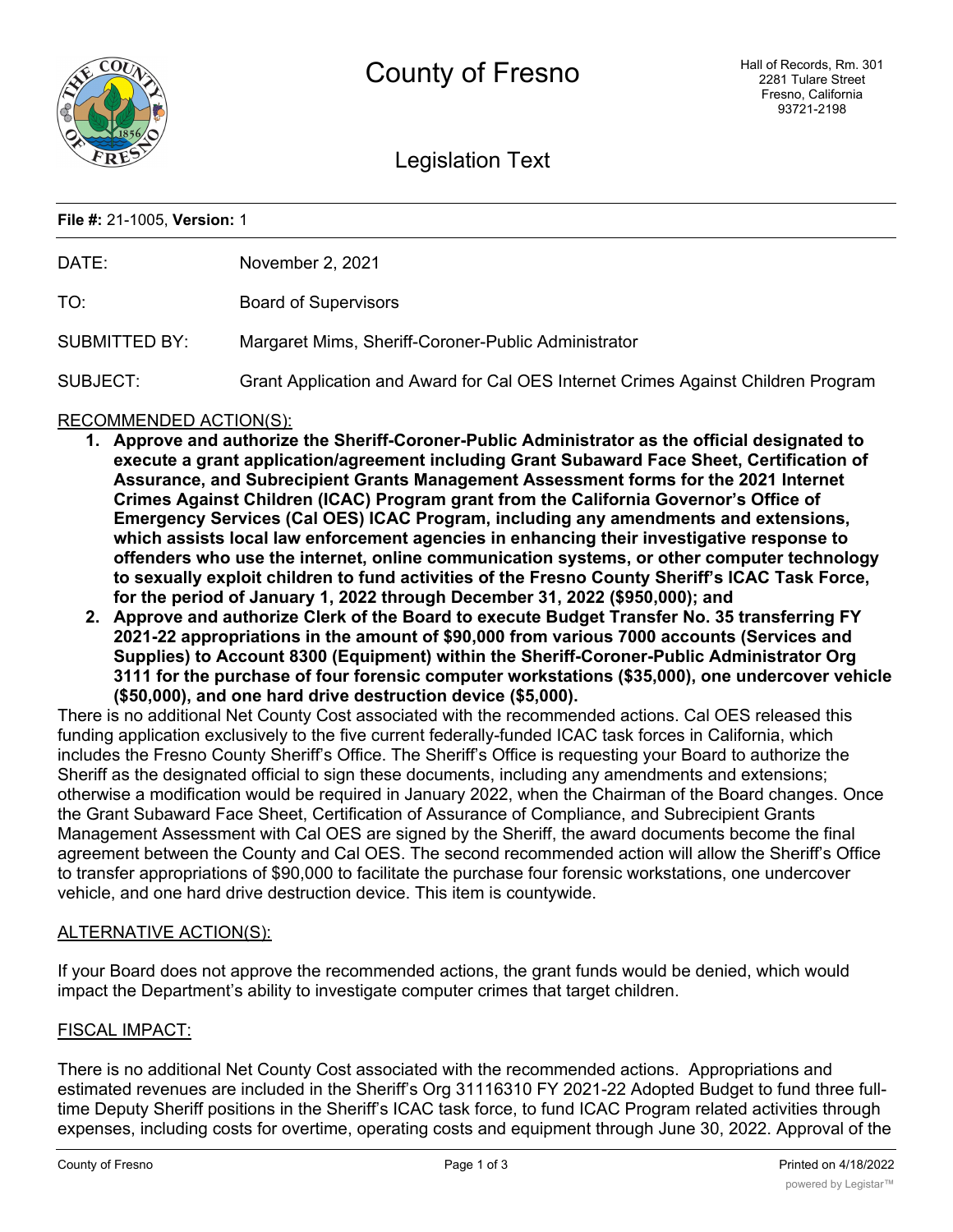### **File #:** 21-1005, **Version:** 1

second recommended action will allow the transfer of FY 2021-22 appropriation of \$90,000 from various 7000 accounts (Services and Supplies) to Account 8300 (Equipment) to facilitate the purchases of the forensic workstations, undercover vehicle, and hard drive destruction device. The grant period is from January 1, 2022 through December 31, 2022, and crosses FY 2022 and FY 2023. There is no match requirement associated with the program.

# DISCUSSION:

On October 9, 2018, your Board executed the ICAC grant application/agreement in the amount of \$1,000,000, effective from July 1, 2018 through December 31, 2020, to partially fund two full-time Deputy Sheriff positions in the Sheriff's ICAC task force, including overtime, the purchase of Graykey iPhone cracking tool and software from July 1, 2018 through December 31, 2020, and one-time equipment and training, which included forensic examiner training, forensic laptop computer, forensic desktop, one dedicated mobile forensic vehicle, forensic toolkit licenses and support for one year, one electronic detection K9, and digital storage server upgrade.

On March 10, 2020, your Board authorized the Sheriff as the designated official to sign the Grant Sub-award Face Sheet, Certification of Assurance and Grant Subaward Amendment documents to accept the additional \$950,000 allocation, since the grant term is for 2.5 years, and involves more than one Chairman of the Board (due to the Cal OES requirement of a modification when there is a change in the Board's designated official). The additional allocation was used to fund one additional Deputy Sheriff to assist the ICAC task force in investigating crimes including the sexual exploitation of children via the internet, overtime, operational costs, equipment including five vehicles, and three forensic desktop computers.

On November 24, 2020, your Board authorized the Sheriff as the designated official to execute the ICAC grant application/agreement in the amount of \$950,000, effective from January 1, 2021 through December 31, 2021, since the grant term was for the calendar year and involved more than one Chairman of the Board (due to Cal OES's requirement of a modification when there is a changed in the Board's designated official). The grant funded three Deputy Sheriff positions in the Sheriff's ICAC task force, including overtime, forensic tools including phone cracking tools for both iPhones and droid phones, tools for search warrants including entry tools, wellness and decompression training, and one (1) replacement undercover vehicle. This grant application/agreement was the tenth year of funding.

The ICAC task force was created to assist local law enforcement agencies to enhance their investigative response to offenders who use the internet, online communication systems, or other computer technology to sexually exploit children. The Sheriff's Office has five funded positions on the ICAC task force, three of which are funded by Cal OES. The remaining two positions are fully funded with federal funds.

The five previously funded ICAC task forces, including Fresno County Sheriff's Office, Sacramento County Sheriff's Department, Los Angeles Police Department, San Diego Police Department, and San Jose Police Department, were each allocated an award of \$950,000 to cover one calendar year, beginning January 1, 2022 and ending December 31, 2022. The intent of the ICAC program funding opportunity is to better ensure local law enforcement agencies are adequately equipped to investigate computer crimes that target our youth; provide educational programs aimed at law enforcement officers, teachers, parents, and children; serve as a forensic resource to law enforcement agencies within each service area; pursue the prosecution of cases at the local, state, and federal level; and participate in nationally-coordinated investigative efforts.

The Fresno County Sheriff's Office will use its allocation from this round of grant funding to continue to fund three Deputy Sheriff positions, overtime, forensic tools, phone cracking tools for both iPhones and android phones, training to emphasize emotional coping and stress in accordance, safety gear to execute search warrants, presentation materials, vehicle power inverters, internet access in remote areas, forensic computers, one undercover vehicle, and one hard drive destruction device. Lastly, the Cal OES requires the County to